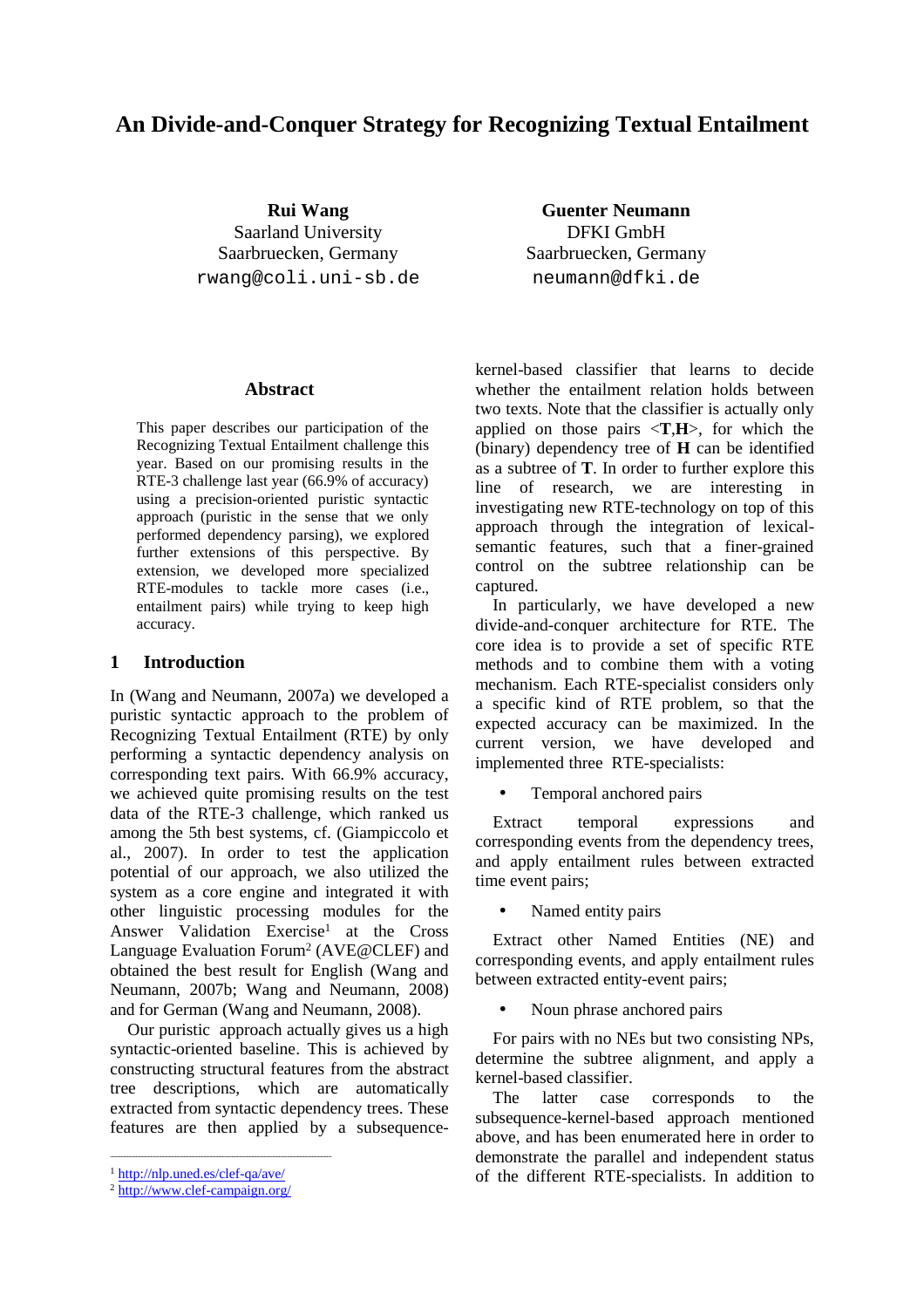

Figure 1 Architecture of the system

the accuracy-oriented RTE-modules, we also consider two robust but not necessarily precise backup strategies that deal with those cases which cannot be covered by any specialist.

In the rest of the paper, we will introduce the architecture of our system (Section 2), and describe in detail each specialized RTE-modules in Section 3. The experimental results will be shown in Section 4 and followed by a discussion in Section 5. The last section will conclude the paper.

## **2 Architecture**

Figure 1 shows the architecture of the whole system, which contains a preprocessing module, a voting module and several Precision-Oriented (PO) RTE modules. For preprocessing, we utilize several linguistic processing components, such as a POS tagger, a dependency parser<sup>3</sup>, and a named-entity (NE) recognizer<sup>4</sup> to annotate the original plain texts from the RTE corpus. We then apply several specialized PO RTE-modules, each of which is responsible for a subset of the whole data set. Since all the modules aim at high precision, they do not necessarily cover all the entailment pairs. The cases which cannot be covered by any specialized RTE-module will be passed to the high-coverage, but probably less accurate backup modules. In the final stage, we join the results of all specialized RTE-modules and backup modules together. By doing so, different confidence values are assigned to the different RTE-modules according to the performances on training data. In order to deal with possible overlapping cases (i.e. entailment pairs that are covered by more than one module), a voting mechanism is applied that takes into account the confidence values.

## **3 Specialized Modules and Backup Modules**

Based on the architecture we proposed in the previous section, we can easily add or remove specialized RTE-modules and backup modules. In this paper, we consider three specialized PO RTE-modules and two backup modules.

## **3.1 The TACTE Module (TAC-M)**

The TACTE (Time Anchoring Component for Textual Entailment) module was proposed by Wang and Zhang (2008). The basic process consists of three main steps: 1) extracting and anchoring temporal expressions; 2) using temporal expressions as starting points to and corresponding events in the dependency structure; and 3) applying lexical resources and entailment rules between temporal expressions to detect the entailment relationship.

For example, we have a *Text-Hypothesis* (**T**-**H**) pair as follows,

**T**: **Released** in **1995**, Tyson returned to boxing, **winning** the World Boxing Council title in **1996**. The same year,

<sup>3</sup> We used Minipar (Lin, 1998) for both POS tagging and dependency parsing.

<sup>&</sup>lt;sup>4</sup> We used the Stanford NE recognition system (Finkel et al., 2005).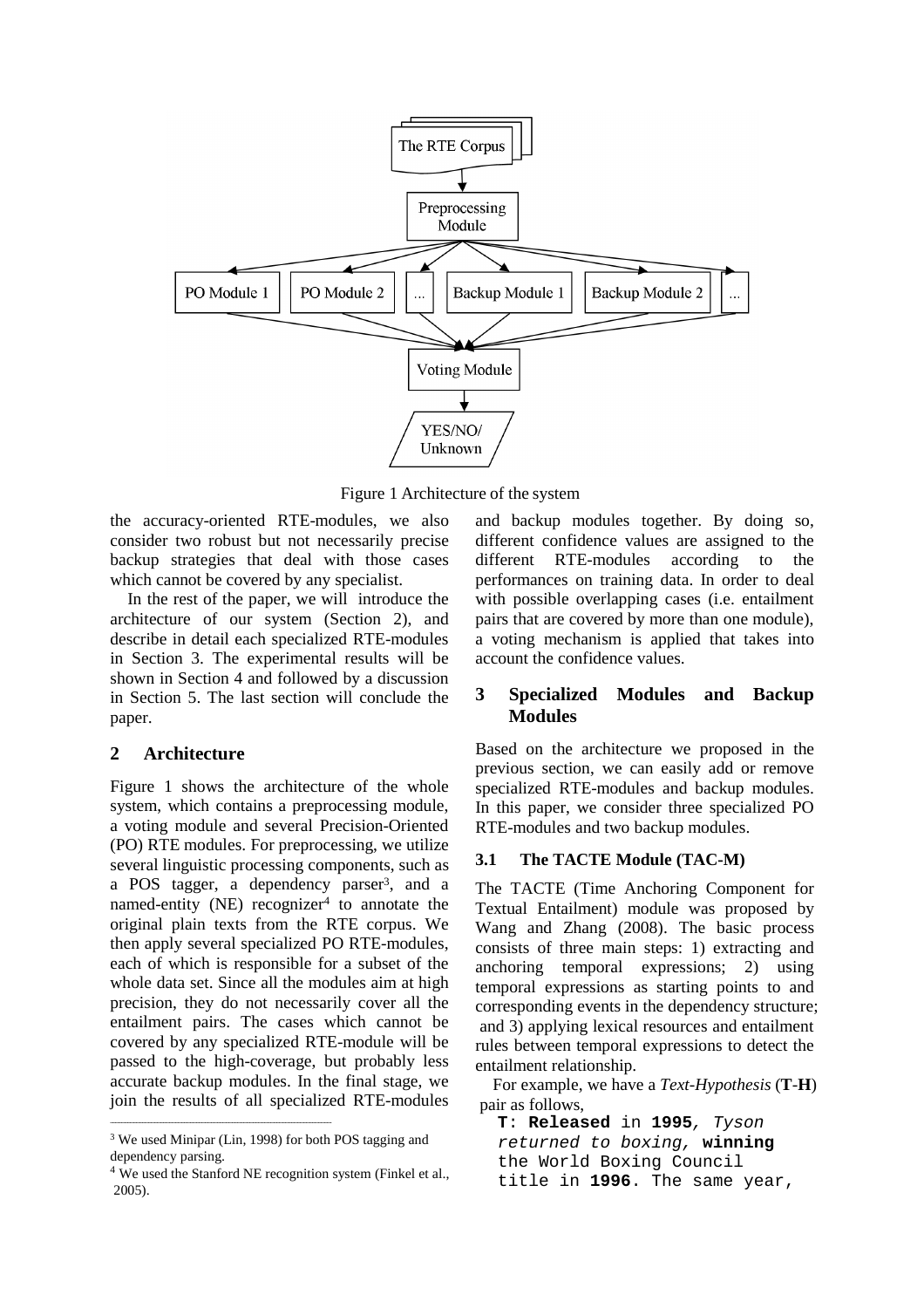```
however, he lost to Evander
Holyfield, and in a 1997
rematch bit Holyfield's ear,
for which he was temporarily
banned from boxing.
H: In 1996 Mike Tyson bit
Holyfield's ear.
```
In the first step, we extract temporal expressions, e.g. *1995*, *1996*, and *1997*. The TAC (Time Anchoring Component) can deal with both absolute temporal expressions and relative temporal expressions. In the above example, these are all the former ones. Examples for the latter case will be *yesterday*, *the next year*, etc. Provided with a reference date (given by the context or predefined manually), the relative temporal expressions can be normalized into corresponding absolute ones.

There are two other issues concerning the temporal expressions, the granularity and the types. We use the following granularity order to normalize all the temporal expressions, and we also simplify all the temporal expressions into two categories, the time point (*on 6th of May, 1983*) and the interval (*from Wednesday to Saturday*).

```
second < minute < hour <
pofd < dofw < day <
weeknumber < pofm < month <
pofy < year5
```
In the second step, we locate the temporal expressions in the dependency tree and then traverse the nodes on the tree to find the nearest verb or noun<sup>6</sup>. Since in most cases, the temporal expression is either a modifier of a noun phrase or a part of a verb phrase modifier (usually the latter is realized as a prepositional phrase). The goal of this procedure is to find the corresponding nouns or verbs which the temporal expressions modify. The dependency structure of this example is shown partially in Figure 2,



Figure 2 Partial dependency trees of the example

After applying the second step, the following events could be extracted,

```
T: 1995: released (verb);
1996: winning
(nominalization); 1997:
rematch (noun), bit (verb)
H: 1996: bit (verb)
```
In the last step, we derive a new feature representation from the input textual pairs. Instead of computing the surface string similarity, we now compare two pairs of temporal expressions and their corresponding events. Such pairs are defined as *EventTimePairs* (ETPs), and each of them consists of a noun or a verb denoting the event and the corresponding temporal expression. In order to resolve the relation between two ETPs, we need to separately resolve the relation between events and between temporal expressions, and combine the results afterwards. For the former, we make use of lexical resources, e.g. WordNet (Miller et al., 1993), VerbOcean (Chklovski and Pantel, 2004) to discover the relationship between two events (i.e. nouns or verbs); and for the latter, we manually define entailment rules shown in the following table<sup>7</sup>,

|                   | $P \rightarrow P$ | $P \rightarrow D$ | $D \rightarrow P$ | $D \rightarrow D$ |  |  |  |
|-------------------|-------------------|-------------------|-------------------|-------------------|--|--|--|
| Same              | <b>IDENTITY</b>   | NO.               | <b>INCLUDE</b>    | <b>INCLUDE</b>    |  |  |  |
| $F \rightarrow C$ | <b>INCLUDED</b>   | NO.               | <b>INCLUDE</b>    | <b>INCLUDE</b>    |  |  |  |
| $C \rightarrow F$ | NO                | <b>IDENTITY</b>   | <b>INCLUDE</b>    | INCLUDE           |  |  |  |

Table 1 Entailment rules between temporal expressions

Finally, we combine the results together. Either the entailment between temporal expressions or between events does not hold, the entailment between the two ETPs does not hold; otherwise, in principle, it is unknown, since other information might negate the answer. Consequently, only if all the ETPs in **H** cannot be entailed by the ETPs in **T**, the final answer to that **T**-**H** pair is *NO*; otherwise, it is unknown. The results for the above example are,

- <*release*, *1995*>, <*bit*, *1996*>: *NO*
- <*win<sup>8</sup>* , *1996*>, <*bit*, *1996*>: *NO*
- <*rematch*, *1997*>, <*bit*, *1996*>: *NO*
- <*bit*, *1997*>, <*bit*, *1996*>: *NO*

Therefore, the final answer is *NO*. Notice that TAC-M can be only applied on those pairs,

<sup>5</sup> pofd: part-of-day, dofw: day-of-week, pofm: part-ofmonth, pofy: part-of-year.

<sup>6</sup> In this paper, we assume that an *event* can be either represented by a noun (including nominalizations) or by a verb.

<sup>7</sup> P refers to time points, D refers to duration, F and C refer to fine and coarse granularity respectively. NO means no entailment; otherwise, the entailment holds.

<sup>8</sup> After applying lexical resources to change the

nominalization back into the original verb form.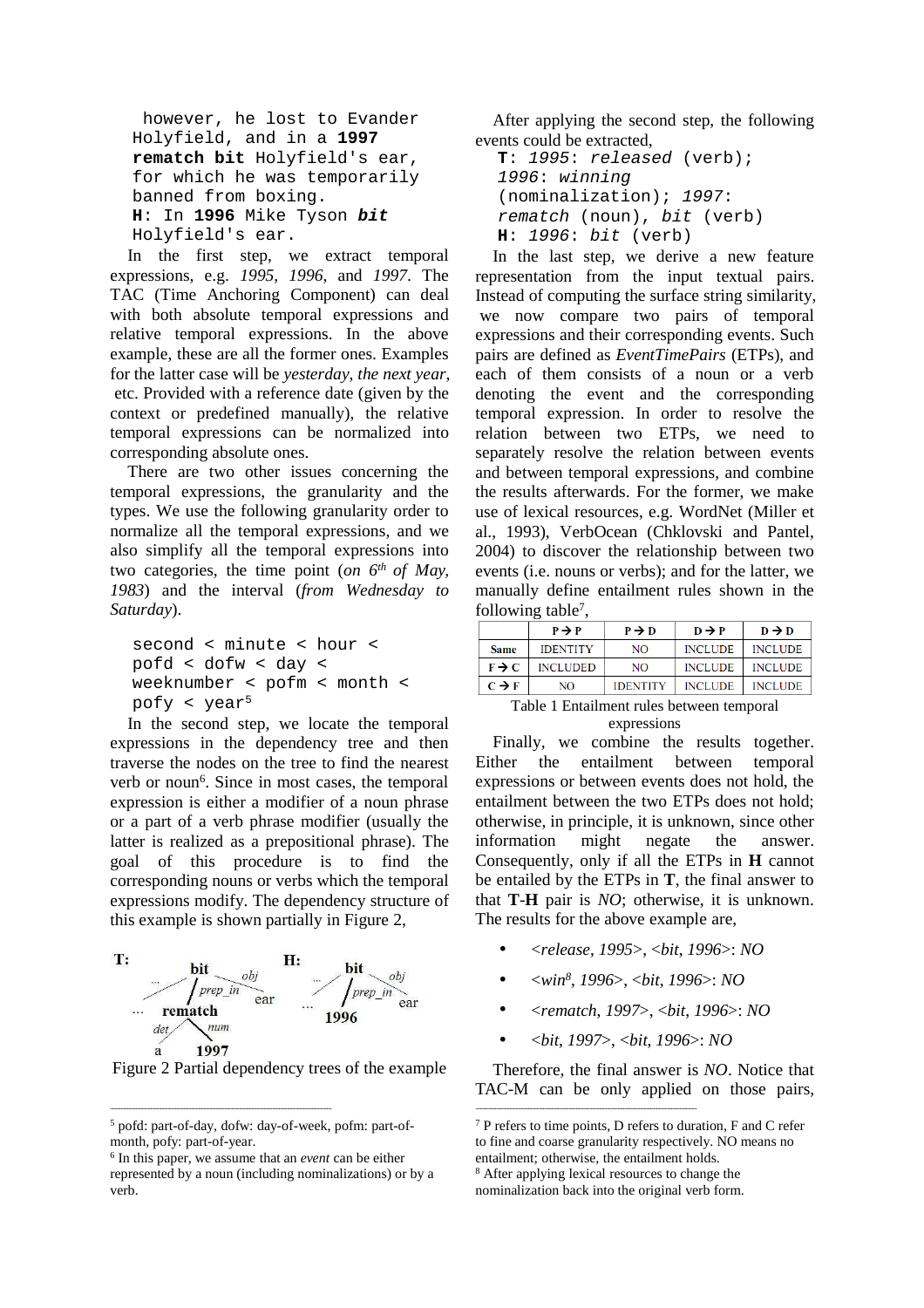part-of -- City/Town/... (artificial) Planet (i.e. Earth) -- part-of -- Continent -- part-of -- Country part-of -- River/Island/... (natural)

Figure 3 The basic structure of the geographic ontology



Figure 4 An example of the tree skeleton (in bold)

which both **T** and **H** contain temporal expressions.

### **3.2 The NE-Oriented Module (NE-M)**

We also extended the approach described above to other NE types, i.e. person *names* (PNs), location *names* (LNs), and *organization names* (ONs). The process is quite similar to TAC-M, replacing the temporal expressions by other NEs. Therefore, the ETP can be extended into the following Event structure,

### <**Event**, **Time**, **Location**, List<**Participants**>>

*Event* can be either a noun or a verb; *Time* is a normalized temporal expression; *Location* is an LN; a *Participant* can be either a PN or an ON.

In particular, after referring several geographic taxonomies (Geonames<sup>9</sup>, WorldGazetteer<sup>10</sup>, etc.), we construct a geographic ontology using geographic terms and two relations. The backbone taxonomy of the ontology is shown in Figure 3. The structure consists of geographic terms referring different granularities of areas. Inside each Country, we have two categories of fine-grained places, i.e. artificial divisions and natural places. The basic relation in-between is the directional part-of relation, which means the geographic area on the left side contains the area on the right side.

http://www.geonames.org/

In addition, extra geographic areas are connected with these basic terms using the same part-of relation. For example, the following geographic areas consist of the basic terms above,

```
Subcontinent: the Indian
subcontinent, the Persian
Gulf, etc.
Subcountry: Lower Saxony,
the Western USA, etc.
```
An additional equal relation is utilized for synonyms and abbreviations of the same geographic area, e.g. *the United Kingdom*, *the UK*, *Great Britain*, etc.

Consequently, the entailment rules between Events also have more dimensions. However, in one word, all the information contained in **H** must be fully entailed by **T**; otherwise, it is *NO*.

#### **3.3 The Tree Skeleton Module (TS-M)**

This module implements the main approach proposed by Wang and Neumann (2007a). The main idea is to extract a new sentence representation called *Tree Skeleton* (TS) based on the dependency parse trees, and then use a kernel-based machine learning method to make the prediction of the entailment relation.

The TS structure can be viewed as an extended version of the predicate-argument structure. Since it contains not only the predicate and its arguments, but also the dependency paths in-between, it captures the essential part of the sentence. Following their algorithm, we first select overlapping topic words (i.e. nouns) in **T**

<sup>9</sup> Geonames geo coding web service:

<sup>10</sup> WorldGazetteer: http://www.world-gazetteer.com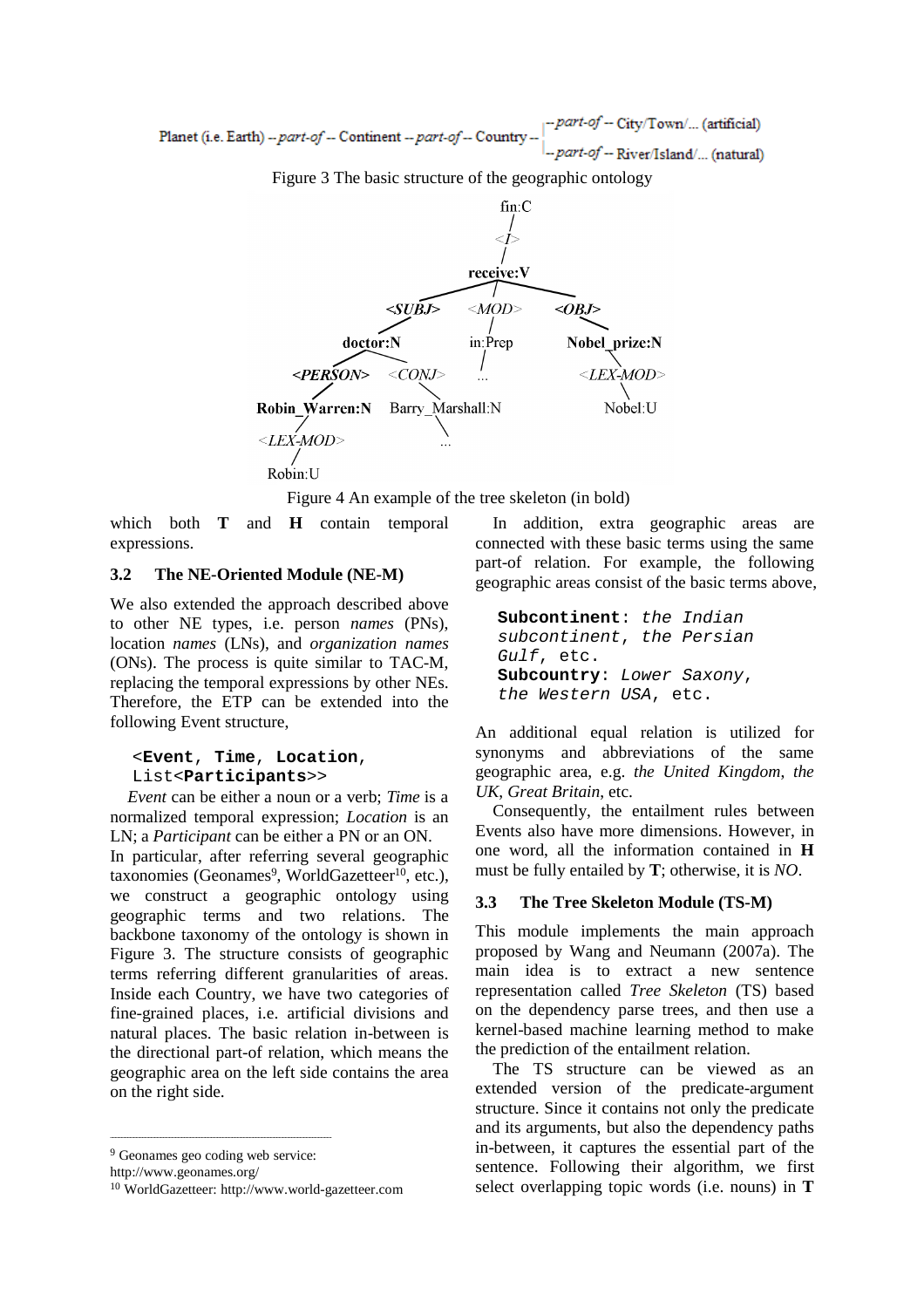and **H** (we use fuzzy match at the substring level instead of full match). Starting with these nouns, we traverse the dependency tree to identify the lowest common ancestor node (named as *root node*). This sub-tree without the inner yield is defined as a *Tree Skeleton*. Figure 3 shows the TS of **T** in the following **T**-**H** pair,

```
T: For their discovery of
ulcer-causing bacteria,
Australian doctors Robin
Warren and Barry Marshall
have received the 2005 Nobel
Prize in Physiology or
Medicine.
H: Robin Warren was awarded
a Nobel Prize.
```
The current version of the TS only deals with **T**-**H** pairs which contain two dependency paths. In experiments, tree skeletons can be successfully extracted from more than 30% of the previous RTE data sets.

The extracted TSs of **T** and **H** for this example will be as follows,

```
T: Robin_Warren:N <PERSON>
doctor:N <SUBJ> receive:V
<OBJ> Nobel_prize:N
H: Robin_Warren:N <OBJ1>
award:V <OBJ2> Nobel_prize:N
```
After generalization of the dependency labels and also deletion of the word forms, we utilized subsequence kernel (Bunescu and Mooney, 2005) to represent the differences between the two TSs. Please refer Wang and Neumann (2007a) for more details.

## **3.4 The Backup Modules**

Chief requirements for the backup strategy are robustness and simplicity. Therefore, we considered two backup modules, the Triple backup (Tri-BM) and the Bag-of-Words (BoW) backup (BoW-BM) (Wang and Neumann, 2007a). The former one is based on the Triple similarity function which operates on two triple (dependency structure represented in the form of *<head, relation, modifier>*) sets and determines how many triples of **H** are contained in **T**. The core assumption here is that the higher the number of matching triple elements, the more similar both sets are, and the more likely it is that **T** entails **H**. The function uses an approximate matching function. Different cases (i.e. ignoring either the parent node or the child node, or the relation between nodes) might provide different indications for the similarity of **T** and **H**. We then sum them up using different weights and

divide the result by the cardinality of **H** for normalization.

The BoW-BM is based on BoW similarity score, which is calculated by dividing the number of overlapping words between **T** and **H** by the total number of words in **H** after a simple tokenization according to the space between words.

## **4 Experimental Results**

For the participation of the challenge, we submitted three runs for each TAC RTE task, which differ in assignment of different confidence values to the used RTE-modules. The configurations of the three submissions for the two-way task and the results are as follows,

- Run1: TAC-M, TS-M, and Tri-BM
- Run2: TAC-M, TS-M, and BoW-BM
- Run3: TAC-M, TS-M, NE-M, and Tri-BM, BoW-BM

According to the performances of the modules on the development sets, the voting model is simply taking the results from the module which has highest accuracy. Those pairs, which are not covered by any specialized modules, will be passed to backup modules, since they always have answers.

Compared to our best result in RTE-3 challenge, there is an improvement of 3.7% of accuracy. In particular, the TAC-M has the highest accuracy, though the coverage is the lowest. The performance of TS-M is higher than the average accuracy, showing the advantage of the tree skeleton structure. NE-M does not have a good accuracy, which is contradictive to what we aimed at. The lower performance of the NE recognition (compared with temporal expressions) might be a cause.

The configurations of the three submissions for the three-way task and the results are,

- Run1: TAC-M, TS-M, and Tri-BM, BoW-BM
- Run2: TAC-M, TS-M, NE-M (partial), and Tri-BM, BoW-BM
- Run3: TAC-M, TS-M, NE-M, and Tri-BM, BoW-BM

Since our modules were not specially designed for recognizing three-way entailment, we take a strategy to combine results from different modules. For specialized modules, we keep *YES* as *ENTAILMENT*, but change *NO* into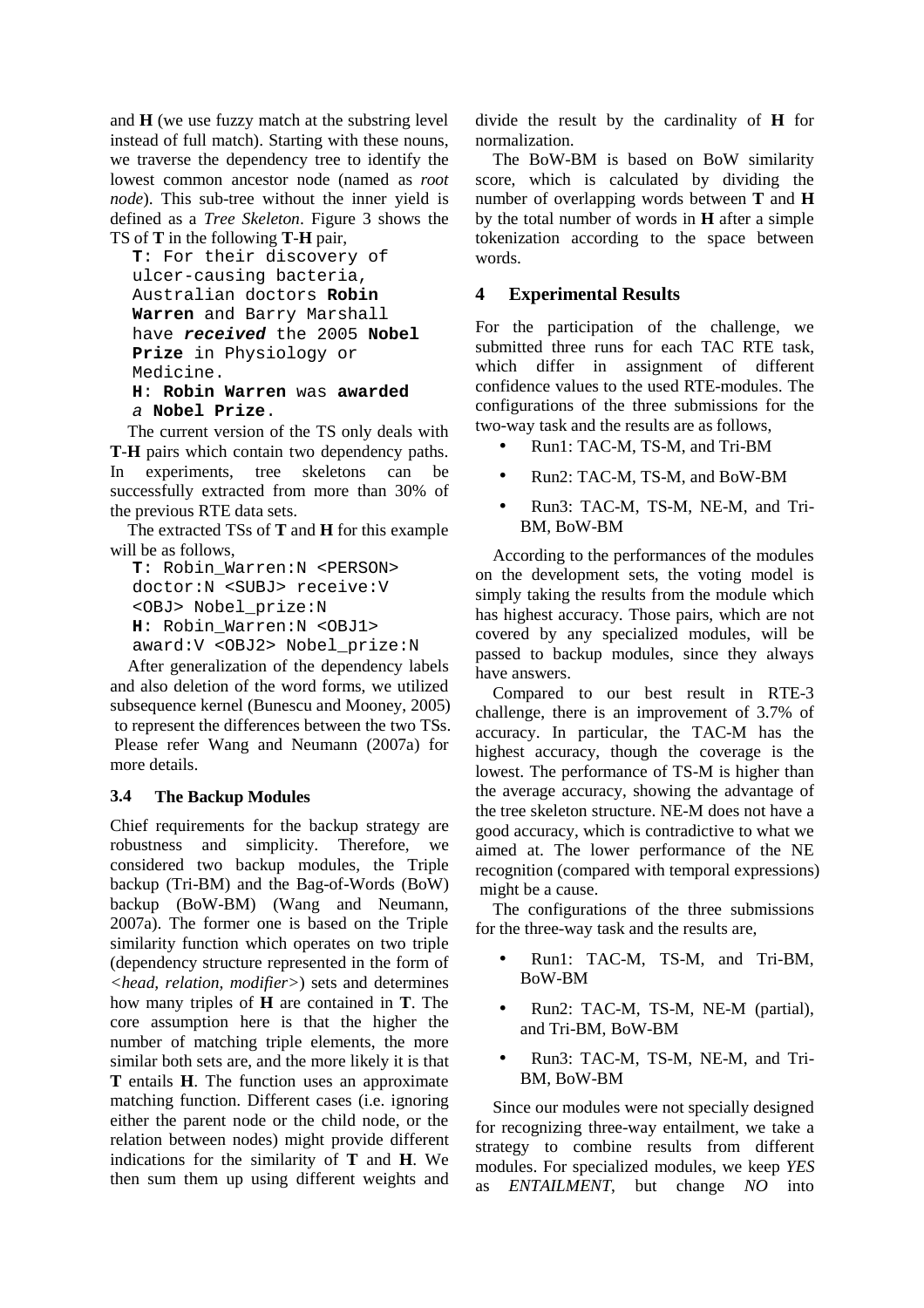| <b>Tasks</b>     | <b>TAC-M</b> | TS-M      | $NE-M$       | <b>BoW-BM</b> | Tri-BM | Run1  | Run2     | Run3     |
|------------------|--------------|-----------|--------------|---------------|--------|-------|----------|----------|
| IR(300)          | 75.0%/4      | 76.5%/85  | $61.0\%/164$ | 63.3%         | 54.3%  | 66.0% | $72.3\%$ | 71.7%    |
| QA(200)          | 90.0%/10     | 73.2%/82  | 54.8%/93     | 49.0%         | 53.5%  | 73.0% | 72.0%    | 74.0%    |
| <b>SUM(200)</b>  | 83.3%/6      | 74.5%/51  | 55.2%/67     | 63.5%         | 54.0%  | 64.0% | 69.5%    | $71.5\%$ |
| IE(300)          | 72.7%/11     | 74.2%/128 | 46.7%/152    | 50.0%         | 50.0%  | 66.7% | 66.3%    | 66.7%    |
| <b>All(1000)</b> | $80.6\%/31$  | 74.6%/346 | 54.3%/477    | 56.5%         | 52.8%  | 67.2% | 69.9%    | $70.6\%$ |

Table 2 Results of all modules and submissions for the two-way RTE task

| Answers   | Run1(2)  | Run2(2)  | Run3(2)  | Answers          | Run1(3)      | Run2(3)  | Run3(3) |
|-----------|----------|----------|----------|------------------|--------------|----------|---------|
| Yes(500)  | 66.6%    | $81.4\%$ | 74.8%    | <b>Yes</b> (500) | 68.2%        | 66.6%    | 72.8%   |
| No(500)   | $67.8\%$ | 58.4%    | 66.4%    | No(150)          | <b>38.7%</b> | $41.3\%$ | 33.3%   |
|           |          |          |          | Unknown $(350)$  | $61.4\%$     | 47.1%    | 54.9%   |
| All(1000) | $67.2\%$ | 69.9%    | $70.6\%$ | All(1000)        | $61.4\%$     | 56.0%    | 60.6%   |

Table 3 Results of all submissions for both the two-way and three-way RTE tasks

*UNKNOWN*. For the backup modules, we take the following rules,

- If BoW-BM=*YES* & Tri-BM=*NO* then *CONTRADICTION*
- If BoW-BM=*YES* & Tri-BM=*YES* then *ENTAILMENT*
- Others *UNKNOWN*

Comparing the two-way task and the threeway task, we find that *CONTRADICTION* cases are not trivial to capture (only around 40% of accuracy), whose difficulty and importance are also discussed by de Marneffe et al. (2008).

To sum up, not only the results are quite satisfactory, but also we obtain good indicators for deciding which entailment cases can be more reliably handled by which RTE-module. The latter is a very promising direction to be further explored in the future.

### **5 Discussion**

Though we have not done a detailed error analysis yet, the preliminary observations already show some interesting issues. Our results on the TAC-M and NE-M modules are consistent with Herrera et al. (2005) and Vanderwende et al. (2006), which showed the effectiveness of NE features. They actually encode the NE information as feature values, which makes it difficult to check the explicit contribution of NE information. Our approach is much more transparent to this, because we explicitly select a NE subset for which we can demonstrate its benefits.

Bobrow et al. (2007) also propose a precisionoriented approach, however we a much lower coverage on the whole data set. MacCartney amd Manning (2007) applied natural logic to the RTE task, and also dealt with specific cases of entailment pairs, e.g. quantifiers. Many other approaches also explore the limitation of coverage, e.g. using lexical-syntactic rules (Bar-Haim et al., 2007). It seems the RTE task cannot easily be solved by using only a single generic method (ako generic problem solver), but might benefit from the the combination of different approaches.

In fact, many researchers have been focusing on the integration of different approaches. Bos and Markert (2005) combined a rigid logic inference system with shallow lexical features to gain from both sides. MacCartney amd Manning (2007) also applied a shallow system in order to achieve the full coverage of the data set, which is similar to our backup modules. Our particular contribution is the ranking of different modules based on their confidence values, so that a high precision could be maximally preserved.

### **6 Conclusion**

In this paper, we have described our system for this year's RTE challenge at TAC 2008. The main idea is to advocate a divide-and-conquer strategy to utilize specialized RTE-modules to deal with specific entailment cases. The key requirement for these modules is high precision, while the coverage need not necessarily be high. In order to combine all modules' results, we rank the modules on basis of confidence values that have been automatically derived from a